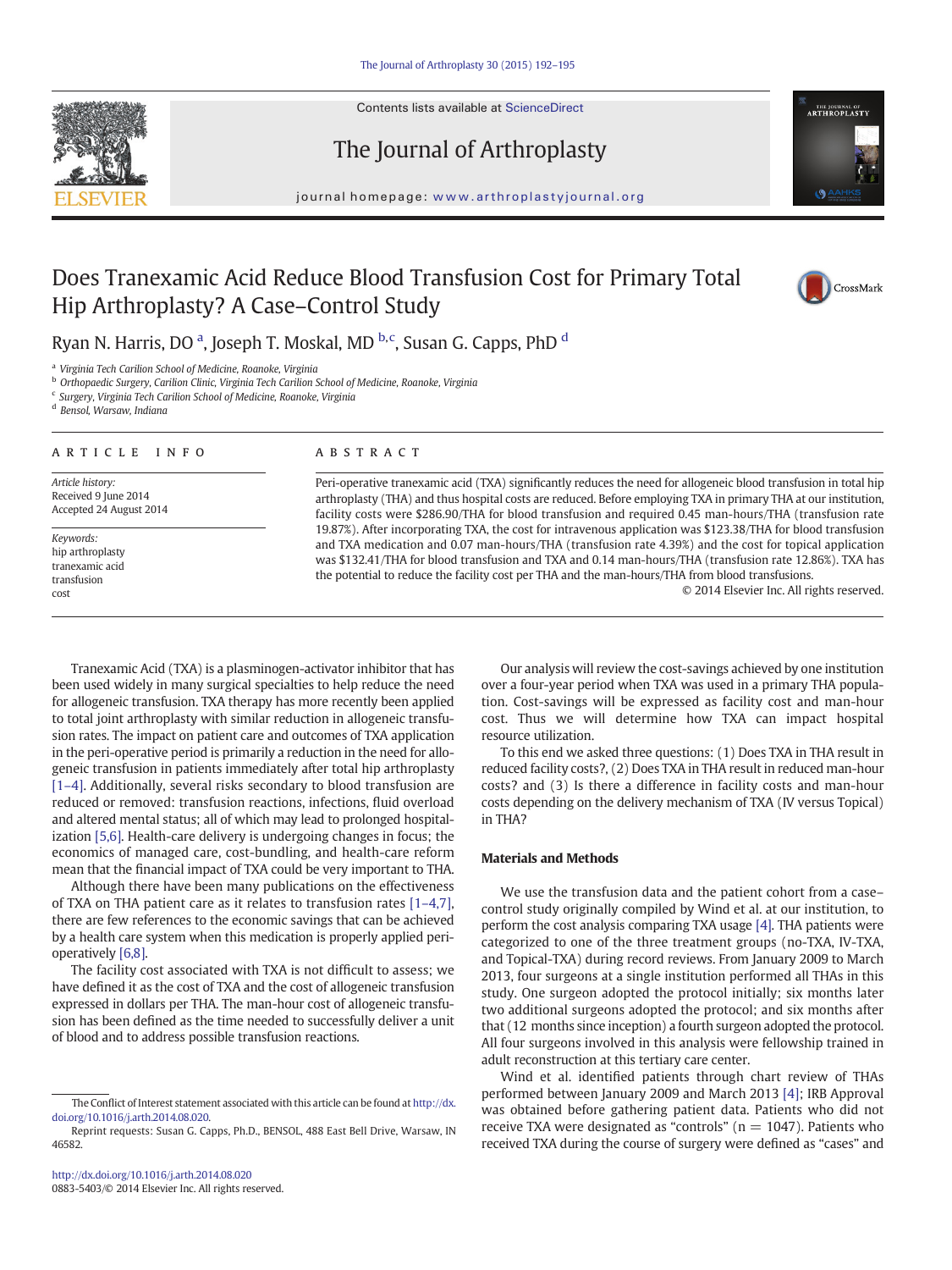were subdivided into IV-TXA ( $n = 478$ ) or Topical-TXA ( $n = 70$ ). It was these data from Wind et al. that we utilized for our measure of direct and indirect costs [\[4\]](#page-3-0).

Patients were not randomized; allocation was dependent on date of THA (earlier THAs were performed without TXA) and on cardiovascular and thromboembolic health status (IV-TXA and Topical-TXA); all patients with complete records were included in this retrospective review. Wind et al. examined demographics for the study groups and found one significant difference ( $P = 0.001$ ), males were approximately 5.45 years younger than females (60.55  $\pm$  12.64 years versus 66.00  $\pm$ 11.35 years); there were no significant differences between treatment groups [Tables 1 and 2 reprinted with permission]. Wind et al. also reported rates of thromboembolic events and found no statistically significant differences between groups [\[4\]](#page-3-0).

All patients, regardless of TXA group, received single shot spinal anesthetic unless contraindicated by history of spine surgery, spinal deformity, or anesthesiologist preference. At our facility at least 90% of our patients receive single shot spinal anesthetic. All patients received Coumadin as prophylaxis against deep vein thrombosis; and all patients received hemovac drains post operatively [\[4\]](#page-3-0). Patients who received THA surgery before the TXA protocol was implemented make up the control group (No-TXA). TXA protocol is divided into two groups: IV-TXA and Topical-TXA.

IV-TXA was administered as a one-gram infusion within one hour of incision with an additional gram administered as wound closure began [\[4\]](#page-3-0). The Topical-TXA group is made of patients who had a heart attack within the previous six months, who had a stent placement within the previous 12 months, or who had a previous embolic event [\[4\].](#page-3-0) For these patients, TXA was placed in the wound before closure and the hemovac drain was clamped for 30 min post operatively [\[4\].](#page-3-0)

Autologous blood transfusion is the event for determining possible cost savings of TXA usage; therefore, a standard measure is needed to determine when to administer a transfusion. A hemoglobin below 8 g/dL was set as the transfusion trigger for all patients regardless of TXA dosage (No-TXA, IV-TXA, or Topical-TXA) [\[4\]](#page-3-0).

Several elements contribute to facility cost: cost of packed red blood cells per unit, cost associated with tranexamic acid per dose, cost of prehospitalization lab work as well as lab work required when a transfusion is ordered, and finally equipment utilization costs. Assistance from the hospital billing and purchasing departments allowed us to assign specific values to each element.

The man-hour cost was determined by working directly with hospital administration, nursing services and laboratory services. The pathway for a unit of packed red blood cells (PBRCs), from donor to THA patient recipient, was evaluated. Provider, nursing, and blood bank protocols were reviewed to identify the minimum man-hour components of each element on the transfusion pathway. The elements were analyzed for three different outcomes: (1) the time needed to transfuse one unit of PRBCs, (2) the time required to transfuse additional units of PRBCs, and (3) the time associated with management of a transfusion reaction. To measure transfusion reaction cost, only the standard steps of treating any transfusion reaction were measured, i.e. nursing protocol of stopping blood transfusion and sending to un-

#### Table 1

Demographic Information for Male Patients ( $n = 684$ ) [Reprinted From Wind et al. [\[4\]](#page-3-0).

|                                      | Average Age     | Average Height           | Average Weight                  | Average BMI         |
|--------------------------------------|-----------------|--------------------------|---------------------------------|---------------------|
| No-TXA<br>$(n = 464)$<br>Range       | 60<br>$25 - 93$ | 5'10"<br>$5'6'' - 6'0''$ | 210 <sub>1b</sub><br>$99 - 396$ | 30<br>$15.1 - 55.3$ |
| <b>IV-TXA</b><br>$(n = 80)$<br>Range | 61<br>$38 - 85$ | 5'10"<br>$5'5'' - 6'5''$ | $209$ lb<br>125-298             | 29.3<br>$19.1 - 41$ |
| Topical-TXA<br>$(n = 22)$<br>Range   | 65<br>$38 - 87$ | 5'10"<br>$5'4" - 6'4"$   | 210 <sub>1b</sub><br>133-335    | 30<br>$20.3 - 43.1$ |

#### Table 2

Demographic Information for Female Patients ( $n = 911$ ) [Reprinted From Wind et al. [\[4\]](#page-3-0).

|                      | Average Age | Average Height | Average Weight | Average BMI   |
|----------------------|-------------|----------------|----------------|---------------|
| No-TXA               | 66          | 5'4"           | 174 lb         | 30            |
| $(n = 594)$<br>Range | $19 - 90$   | $4'3''-6'4"$   | $91 - 389$     | $17.2 - 54.4$ |
| <b>IV-TXA</b>        | 64          | 5'4"           | 172 lb         | 29            |
| $(n = 111)$<br>Range | $33 - 86$   | $4'4" - 6'0"$  | 101-389        | $18.7 - 49.1$ |
| Topical-TXA          | 70          | 5'3"           | 165 lb         | 29            |
| $(n = 25)$<br>Range  | $53 - 88$   | $4'10" - 5'8"$ | 106-239        | $19.3 - 42.3$ |

transfused blood to blood bank, blood bank employees processing that un-transfused blood, pathologist review of un-transfused blood, and the charting and administrative steps of all three levels, once again to evaluate the minimum man-hour component. Average institutional salary information was then used to determine the cost associated with manpower utilization.

Statistical analyses of costs were not performed. Our goal was not to determine if there was a statistically significant reduction but to determine if there was a cost reduction that would have practical significance.

#### **Results**

Facility cost is calculated as the cost of allogeneic blood transfusion plus the cost of TXA, for the control group (No-TXA) facility cost is only the cost of allogeneic blood transfusion [\(Table 3\)](#page-2-0). Examination of hospital billing practices at our institution allowed us to determine that the cost of packed red blood cells (PRBCs) was \$1130/unit, each additional unit of PRBC was \$291/unit, and the cost of a transfusion reaction during the first unit of transfused blood was \$1197/reaction. The cost associated with TXA per dose was \$39.14, one dose being used intra-operatively for topical application. For the two-dose regimen that was needed for intravenous application during this study, the cost was \$78.28. In the No-TXA group, there were 208 blood transfusions (19.87% of 1047 THAs) at a facility cost of \$300,380 (\$286.90/THA). This is compared to 21 transfusions in the IV-TXA group (4.39% of 478 THAs) with a facility cost of \$58,977.95 (\$123.38/THA) and is compared to 9 transfusions in the Topical-TXA group (12.86% of 70 THAs) with a facility cost of \$9269.84 (\$132.41/THA). The ratio of money spent on blood transfusion when TXA is used versus when it is not used revealed that when Topical TXA is utilized, there is a 54% reduction in cost associated with blood transfusion, and when IV TXA is used, the savings is 57% when compared blood transfusion in patients that do not receive TXA ([Table 3](#page-2-0)).

The man-hours required for allogeneic blood transfusion and possible transfusion reactions are a second area of possible cost savings with the use of TXA [\(Table 4](#page-2-0)). The man-hour required to transfuse the first unit of PRBC is at least 95 min.When additional units are ordered, an additional 40 min per unit is added to the initial 95 min. So a patient receiving 2 units of PRBC will require 135 min  $(95 + 40)$ , while a person receiving 4 units would require 215 min  $(95 + (3 \times 40))$ . If a patient had a blood transfusion reaction, the additional nursing, administrative and blood bank procedures would require 205 min; this was assuming that the transfusion reaction was noted during the first unit of transfused blood ([Table 3\)](#page-2-0). In the No-TXA group, transfusions cost 472.2 man-hours (0.45 h/TH) while the man-hours cost for IV-TXA was 32.2 man-hours (0.07 h/THA) and the man-hours cost for Topical-TXA group was 9.9 man-hours (0.14 h/THA). The ratio of man-hours spent on blood transfusions when TXA is used versus when it is not used revealed that when Topical TXA is utilized, there is a 68.89% reduction in man-hours associated with blood transfusion, and when IV TXA is used, there is an 84.44% reduction in man-hours when compared to patients who did not receive TXA ([Table 3](#page-2-0)).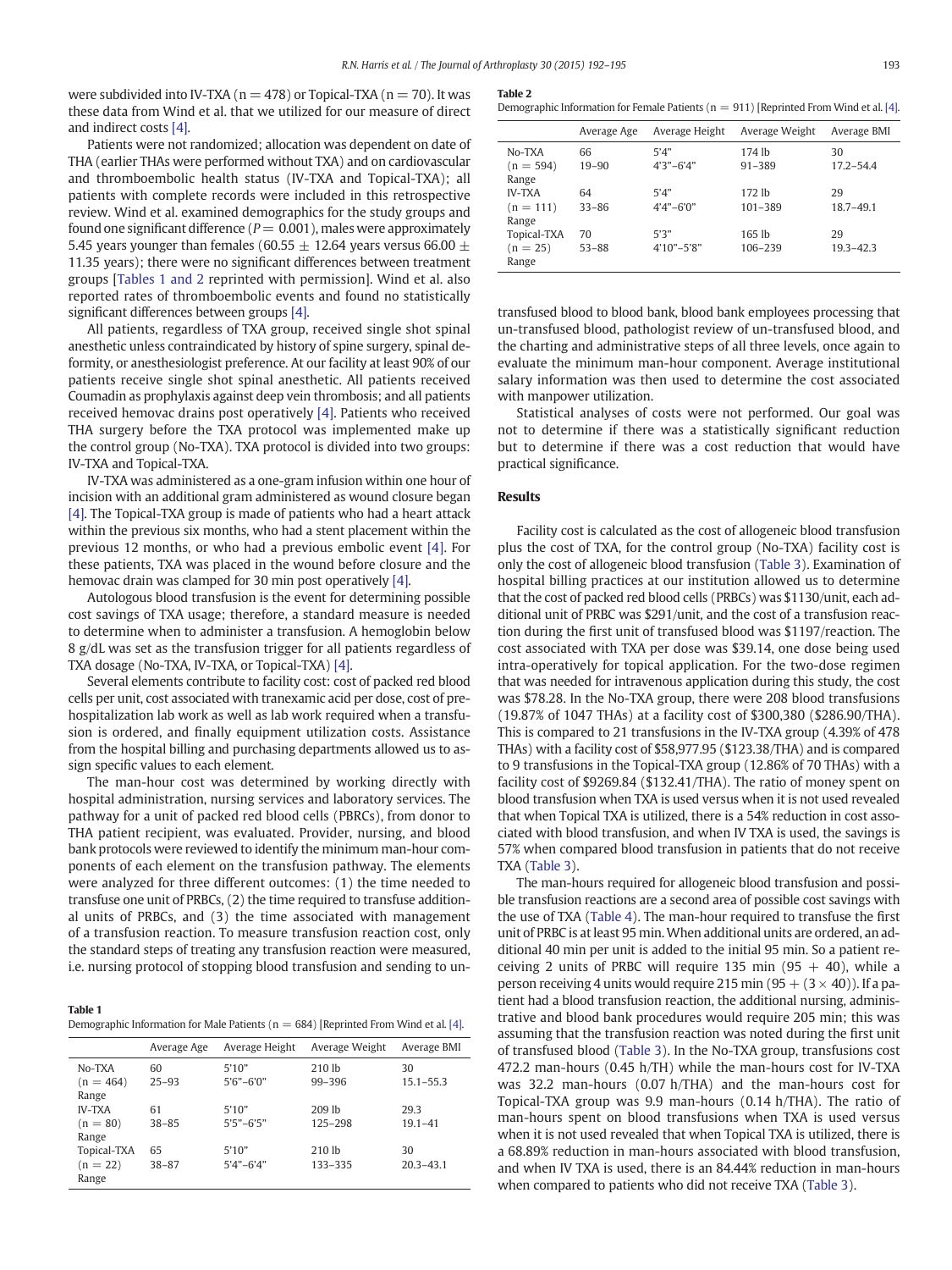## <span id="page-2-0"></span>Table 3

Total Costs Associated With Blood Transfusions and Use of TXA in Primary Total Hip Arthroplasty.

|                                                          | No TXA            | <b>TXA IV</b>  | <b>TXA Topical</b> |
|----------------------------------------------------------|-------------------|----------------|--------------------|
| THA, n                                                   | 1047              | 478            | 70                 |
| Transfusions, n                                          | 208               | 21             | 9                  |
| Transfusions Cost, \$                                    | \$300,380.54      | \$21.560.11    | \$6530.04          |
| TXA Cost. \$                                             | \$0               | \$37,417.84    | \$2739.80          |
| TXA and Transfusions Cost. $\text{\$ =}$                 | \$300,380.54      | \$58,977.95    | \$9269.84          |
| Transfusions Labor. $h =$                                | 472.2             | 32.3           | 9.9                |
| Transfusion Rate, $\% =$                                 | 208/1047 (19.87%) | 21/478 (4.39%) | 9/70 (12.86%)      |
| TXA Cost per THA performed, \$                           | \$0               | \$78.28        | \$39.14            |
| TXA and Transfusions Cost per THA performed, \$          | \$286.90          | \$123.38       | \$132.41           |
| Transfusions Labor per THA performed, h                  | 0.45              | 0.07           | 0.14               |
| Reduction in Transfusion Rate per THA performed          |                   | 77.91%         | 35.28%             |
| Reduction in TXA and Transfusions Cost per THA performed |                   | 57.00%         | 53.85%             |
| Reduction in Transfusions Labor per THA performed        |                   | 84.44%         | 68.89%             |

Reduction per THA performed  $=\frac{measure_{No-TA}-measure_{TVA}}{measure_{No-TA}}$ 

The data indicate little difference in facility costs between IV-TXA and Topical-TXA application in THA (\$123.38 IV-TXA versus \$132.41 Topical-TXA). Yet, blood transfusions took twice as many man-hours in the Topical-TXA group compared to the IV-TXA group (0.07 IV-TXA versus 0.14 Topical-TXA).

### Discussion

Tranexamic acid treatment in total joint arthroplasty continues to demonstrate benefits to the patients undergoing these procedures and to the institutions using TXA. To our knowledge, this is the first paper to examine both the facility and man-hour cost savings associated with TXA usage in THA at a major joint arthroplasty center. We found that TXA usage was associated with a reduction in facility costs (range: 54% Topical-TXA to 57% IV-TXA) and a reduction in man-hour costs (range: 69% Topical-TXA to 84% IV-TXA).

There are several weaknesses in our study. First, this is a retrospective study using the exact same data from the previous analysis by Wind et al. that showed the effectiveness of TXA in our total hip population. A prospective analysis would be a better method to track patient cost in real-time and would require a tracking system or program in place. Second, the review takes place at a single institution, and thus it may be difficult to extrapolate results across different systems and networks. Third, outcomes, including complications and adverse events, were not reviewed as part of this analysis, and could affect price estimates significantly. Specifically, with tranexamic acid the major complication would be a thromboembolic event, but rarer complications include concerns for peri-prosthetic joint infections, long-term effects of tranexamic acid on hardware wear rates, and systemic toxicity concerns. While these ramifications could significantly increase hospital stay, necessitate need for additional surgeries, and increase morbidity, there have been no reports to our knowledge of increased rates of PPI or DVT/PE in patients who are properly screened and given TXA. Additionally, Alshryda and Mason et al. have just released results that show no biomechanical adverse effects on common TJA materials from topical TXA [\[9\].](#page-3-0) Fourth, the man-hour cost analysis was based on average salaries and what is perceived as minimum times it takes to accomplish tasks during blood transfusion. These

#### Table 4

Man-Hours to Perform Various Tasks Associated With Allogeneic Blood Transfusions.

| Providers<br>(Physicians, PA, NP)      | Time<br>[min] | Floor Staff (RN, PCA)                                                                                                                         | Time<br>[min] | Miscellaneous Staff<br>(Lab, Transport)                                               | Time<br>[min] | <b>Total Time</b>                                                                                                                                    |
|----------------------------------------|---------------|-----------------------------------------------------------------------------------------------------------------------------------------------|---------------|---------------------------------------------------------------------------------------|---------------|------------------------------------------------------------------------------------------------------------------------------------------------------|
| Consent for blood<br>Input orders      | 10<br>5       | Acknowledge orders<br>Call/notify blood bank                                                                                                  | 5             |                                                                                       |               |                                                                                                                                                      |
|                                        |               | Equipment acquisition<br>Nurse receives blood<br>Nurse/patient education<br>Pre-transfusion VS check<br>Blood verification (6 points)         | 10            | Blood bank receives orders/call Processes request<br>Transport unit of blood to floor | 10            |                                                                                                                                                      |
|                                        |               | Begin transfusion within 20 min<br>VS 15 min post initiation AND/OR<br>Sign of any reaction<br>Transfusion 2-4 h VS 15 min<br>post completion | 25            |                                                                                       |               |                                                                                                                                                      |
| Per Additional Unit                    |               | Equipment return<br>Per Additional Unit                                                                                                       | 30            | Per Additional Unit                                                                   |               | <b>Without Transfusion Reaction</b><br>for First Unit $= 95$ min<br>Subsequent Units after First<br>Unit Completed $=$ 40 min per<br>subsequent unit |
|                                        |               | Equipment/unit switch VS<br>monitor AND/OR                                                                                                    |               |                                                                                       |               |                                                                                                                                                      |
| <b>Transfusion Reaction</b>            |               | Sign of any reaction<br><b>Transfusion Reaction</b>                                                                                           | 30            | <b>Blood bank</b><br><b>Transfusion Reaction</b>                                      | 10            | With Transfusion Reaction<br>(Diagnosed during First Unit) $=$ 205 min                                                                               |
|                                        |               | Transfusion stopped<br>Event report completed<br>Unit tag completed                                                                           |               |                                                                                       |               |                                                                                                                                                      |
| Pathologist Review<br>Total Time [min] | 30<br>45      | Unit sent back to blood bank<br>Notify provider                                                                                               | 30<br>130     | Blood bank processing<br>Blood bank disposal                                          | 45<br>5<br>70 |                                                                                                                                                      |